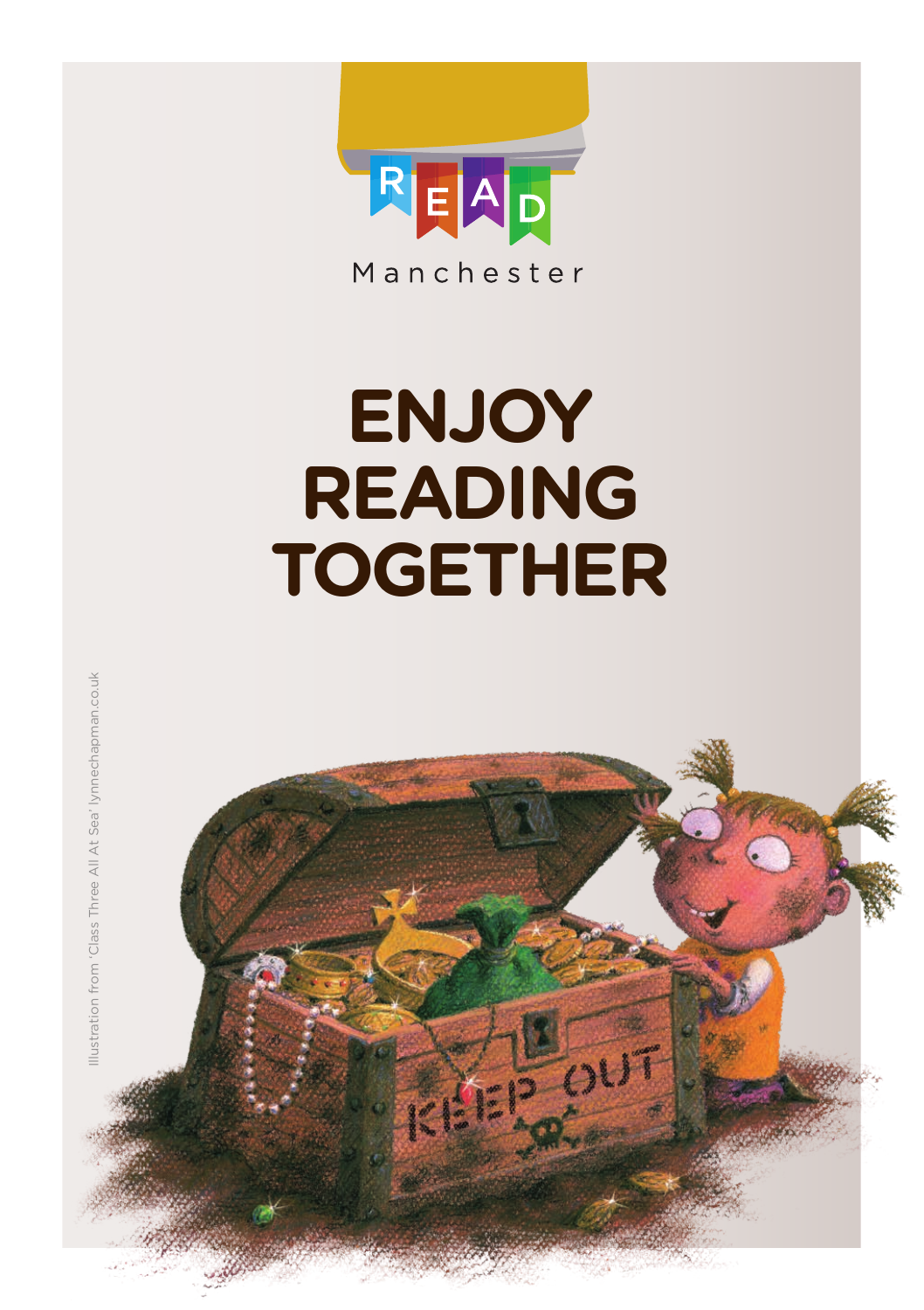

### Take 10 minutes to share a story with your child every day from birth

Sharing a story with your child is a chance for you to relax and spend time together. It's also a great way for them to learn new words.

Children will benefit if you read aloud to them, even when they have started to read themselves.

Take a<br>picture as your<br>picture as your **read with your child and share with #ReadMCR**

#### **Reading with babies and children for just 10 minutes a day will make a difference.**

National Literacy Trust research shows that children who enjoy reading and writing are happier than those who don't.

Illustration from 'Bears On The Stairs' lynnechapman.co.uk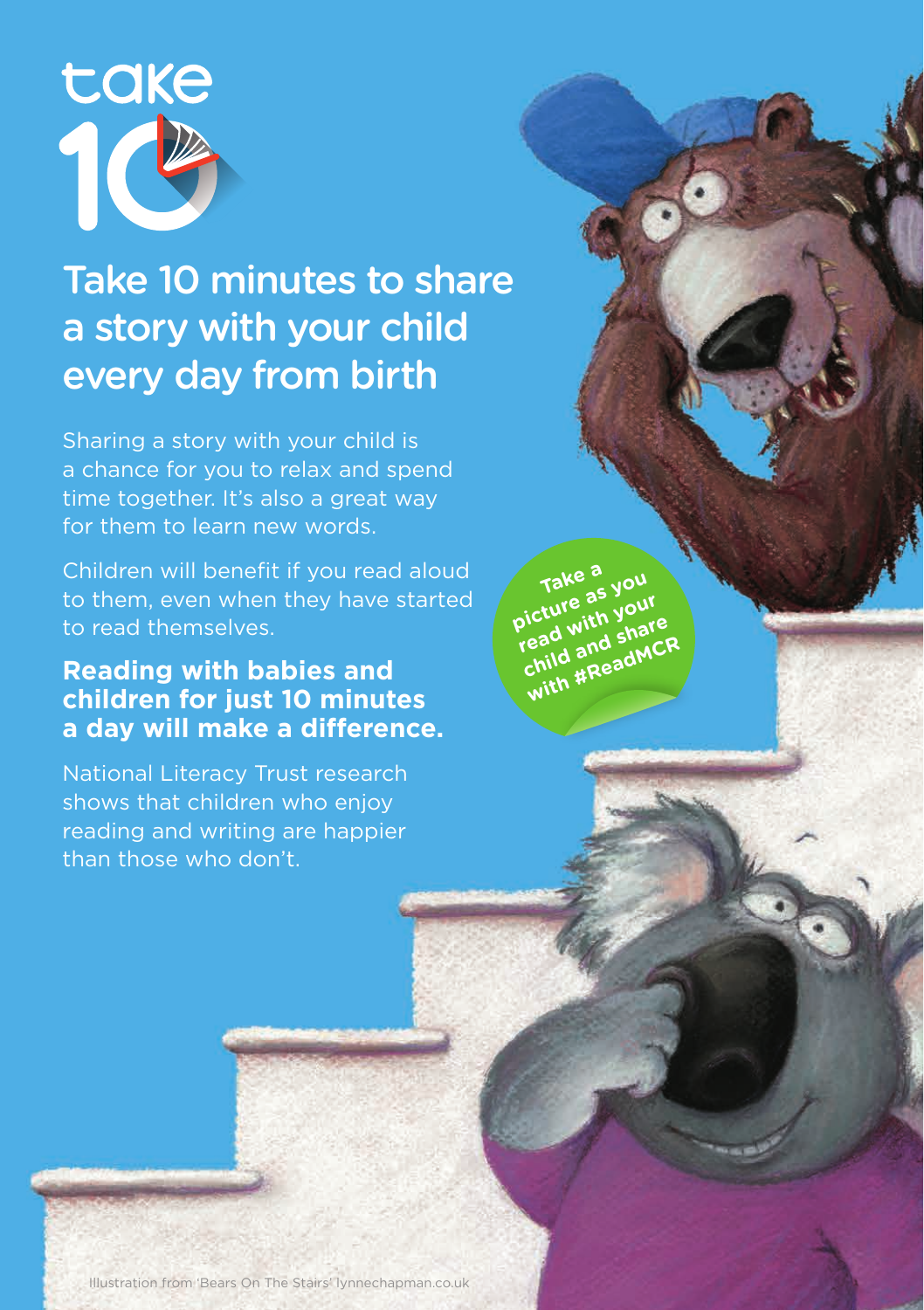#### **Here are some tips to make reading together a special time:**

- Share books with rhyme, rhythm and repetition – hearing rhyming words will encourage your child to join in.
- Find the children's section at your local library and ask library staff to recommend books for you and your child to share.
- Sit where you can both see the story, so you can talk about the pictures.
- Read little and often it's best to switch off the TV and mobile phone if you can.





- Read favourite books over and over again. This will help your child to remember the words and join in.
- $\bigstar$  Point to the pictures and talk about them. Talking helps your child to become the storyteller. Try asking questions such as: "What do you think happens next?"
- $\bigstar$  It's nice to make links between stories and real life: "Do you remember when we saw a dog like that?"
- $\bigstar$  Let grandparents, brothers, sisters and other adults join in with reading too.

**Let your child hold the book and turn the pages**

#### **Want to find out more?**

wordsforlife.org.uk features tips and activities to support your child's development.